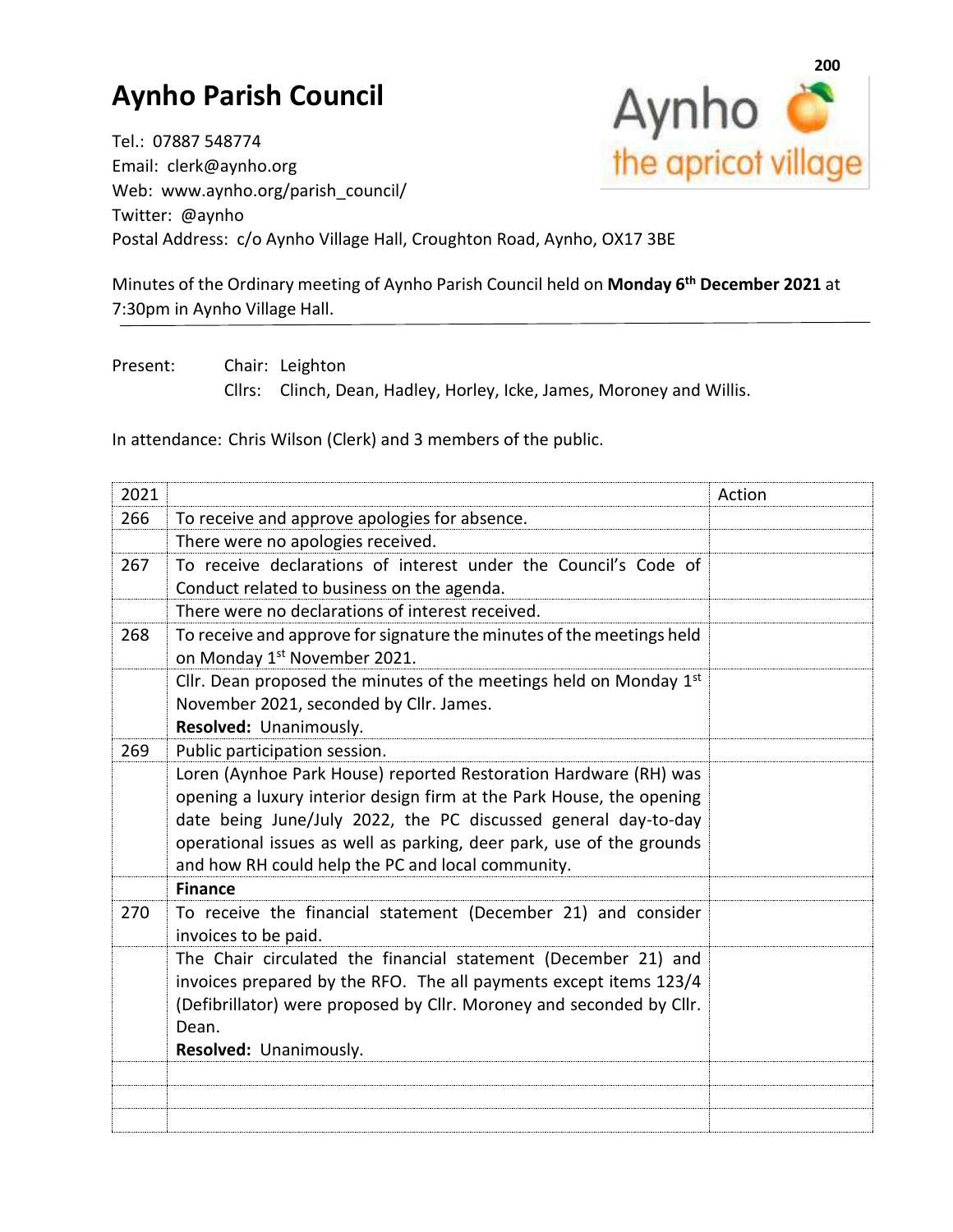| 271 | To receive a preliminary budget for 2022-23 and discuss areas,            |                        |
|-----|---------------------------------------------------------------------------|------------------------|
|     | projects and priorities.                                                  |                        |
|     | The Chair circulated a 'Aynho PC Budget 2022/23' report and the           |                        |
|     | Council discussed including: replacement street signs, 2x fixed speed     |                        |
|     | defibrillator<br>for<br>sportsfield<br>and<br>maintenance/major<br>signs, |                        |
|     | improvements to pavilion.                                                 |                        |
| 272 | To finalise budget for 2022-23 and approve.                               |                        |
|     | The Chair circulated the 'Aynho PC Budget 2022/23' calculation            |                        |
|     | prepared by the RFO. The 'Aynho PC Budget 2022/23' calculation was        |                        |
|     | proposed by Cllr. Clinch and seconded by Cllr. Dean.                      |                        |
|     | Resolved: Unanimously.                                                    |                        |
| 273 | To set and approve precept 2022-23.                                       |                        |
|     | The Council discussed the 'Aynho PC Budget 2022/23' calculation and       |                        |
|     | the proposed precept of £27,765, Cllr. Clinch proposed and seconded       |                        |
|     | by Cllr. Hadley.                                                          |                        |
|     | Resolved: Unanimously.                                                    |                        |
|     | <b>Planning</b>                                                           |                        |
| 274 | WNS/2021/1990/FUL: 27 Blacksmiths Hill, Aynho OX17 3AH.                   |                        |
|     | Proposed garage conversion and extension.                                 |                        |
|     | The Council discussed and agreed the following response.                  | Clerk to reply.        |
|     | 'Supported; the conversion should be for the sole use of no.27 and        |                        |
|     | materials for walls/roof should match existing.'                          |                        |
|     | <b>Aynho Eco</b>                                                          |                        |
| 275 | To discuss and agree initiatives for 2022.                                |                        |
|     | The Council discussed various potential projects including: planting at   |                        |
|     | the gateways, laying the hedge on Charlton Road between Portway           |                        |
|     | and sportsfield vehicle access.                                           |                        |
|     | <b>Farming and footpaths</b>                                              |                        |
| 276 | To receive an update on progress to achieve a footpath to The Wharf.      |                        |
|     | The Clerk circulated a response from WNC which outlined the path is       |                        |
|     | now being proposed for consideration, the Council discussed and           |                        |
|     | agreed to await their decision.                                           |                        |
|     | <b>Maintenance</b>                                                        |                        |
| 277 | To approve purchase of Village Christmas tree.                            |                        |
|     | The Council agreed to purchase a tree (£70) and to approve use of a       |                        |
|     | man and van to collect.                                                   |                        |
|     | Resolved: Unanimously.                                                    |                        |
| 278 | To discuss and review tender for grass cutting and next actions.          |                        |
|     | Cllr. Willis reported the tender document had been finalised and          | For approval at Feb    |
|     | circulated to various contractors.                                        | PC meeting.            |
| 279 | To discuss village maintenance issues.                                    |                        |
|     | The Council discussed maintenance of 2 trees and removal of 2 trees       | Cllr. Willis to notify |
|     | on Portway for £1480. Cllr. Dean proposed and seconded by Cllr.           | contractor.            |
|     | Horley.                                                                   |                        |
|     | Resolved: Unanimously.                                                    |                        |
|     |                                                                           |                        |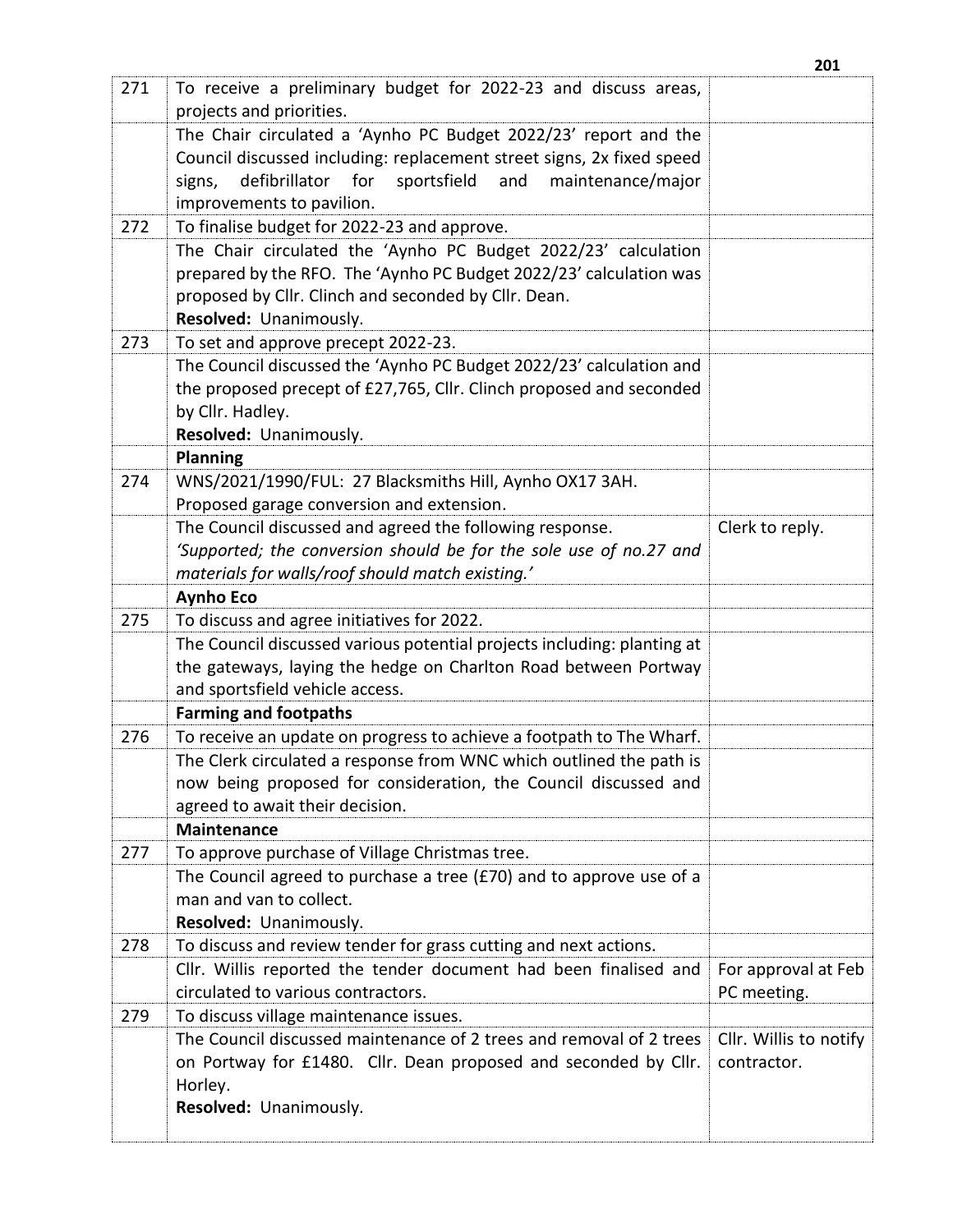|     | The Council discussed the planting of wild flowers on specific verges,                                                |                                |
|-----|-----------------------------------------------------------------------------------------------------------------------|--------------------------------|
|     | Cllr. Willis proposed a budget of £250 and seconded by Cllr. Dean.                                                    |                                |
|     | Resolved: Unanimously.                                                                                                |                                |
|     | Recreational Matters - sportsfield, playground and Aynho Active                                                       |                                |
| 280 | To discuss and agree improvements to the facilities at the                                                            |                                |
|     | sportsfield/pavilion.                                                                                                 |                                |
|     | The Council discussed at item 271/2021                                                                                |                                |
| 281 | To receive an update on the Park Club Draw (actions required for<br>$2022$ ).                                         |                                |
|     | Cllr. Moroney reported no actions required on the Park Club Draw<br>until promotion prior to the 2022 start in April. |                                |
| 282 | To note the number/s for the Park Club Draw.                                                                          |                                |
|     | Cllr. Moroney reported too many numbers had been selected in the                                                      |                                |
|     | previous draw therefore there was no number needed to be drawn or<br>noted.                                           |                                |
|     | <b>Grants and Fundraising</b>                                                                                         |                                |
| 283 | To discuss and approve the terms and conditions of a Grants Policy.                                                   |                                |
|     | The Council discussed and agreed to delay till February meeting.                                                      | Follow<br>in<br>up<br>February |
| 284 | To receive an update on current and future grant applications.                                                        |                                |
|     | Cllr. Hadley reported the wide scope for the recently announced                                                       | Cllr.<br>Hadley<br>to          |
|     | Platinum Jubilee Fund. The Jubilee $(2^{nd} - 5^{th})$ June) was discussed and                                        | discuss with<br>Mr.            |
|     | potential to use grant to fund street party.                                                                          | Bellamy                        |
|     | <b>Risk and Risk Assessment</b>                                                                                       |                                |
| 285 | To review 'Operation London Bridge' and approve actions required.                                                     |                                |
|     | The Clerk had previously circulated the details and the Chair reported                                                |                                |
|     | they had discussed details with Mr Bellamy (Church Warden).                                                           |                                |
|     | <b>Parking, Highways and Transport</b>                                                                                |                                |
| 286 | To receive an update on Highways plans for Wembley Corner.                                                            |                                |
|     | Cllr. Dean reported they had contacted highways and the work was                                                      |                                |
|     | approved and awaiting to be scheduled.                                                                                |                                |
| 287 | To discuss funding options for 2 fixed MVAS speed signs.                                                              |                                |
|     | The Council discussed various grants could cover part or all of the                                                   | Cllr. Dean to get              |
|     | purchase, quotes for the required signs are required before<br>application.                                           | quotes                         |
|     | <b>Meetings and Conferences</b>                                                                                       |                                |
| 288 | To discuss suitable subjects for the agenda of the Ward Meeting (24 <sup>th</sup> )<br>Jan 2022, Croughton).          |                                |
|     | The Council agreed to discuss and decide prior to Christmas.                                                          | Cllrs. to agree.               |
|     | <b>Health, Wellbeing and Community Matters</b>                                                                        |                                |
| 289 | To receive an update (if any).                                                                                        |                                |
|     | There were no updates to receive.                                                                                     |                                |
|     | <b>Communications</b>                                                                                                 |                                |
| 290 | To decide on Newsletter/website content.                                                                              |                                |
|     | The Council discussed and agreed no actions required.                                                                 |                                |
|     |                                                                                                                       |                                |